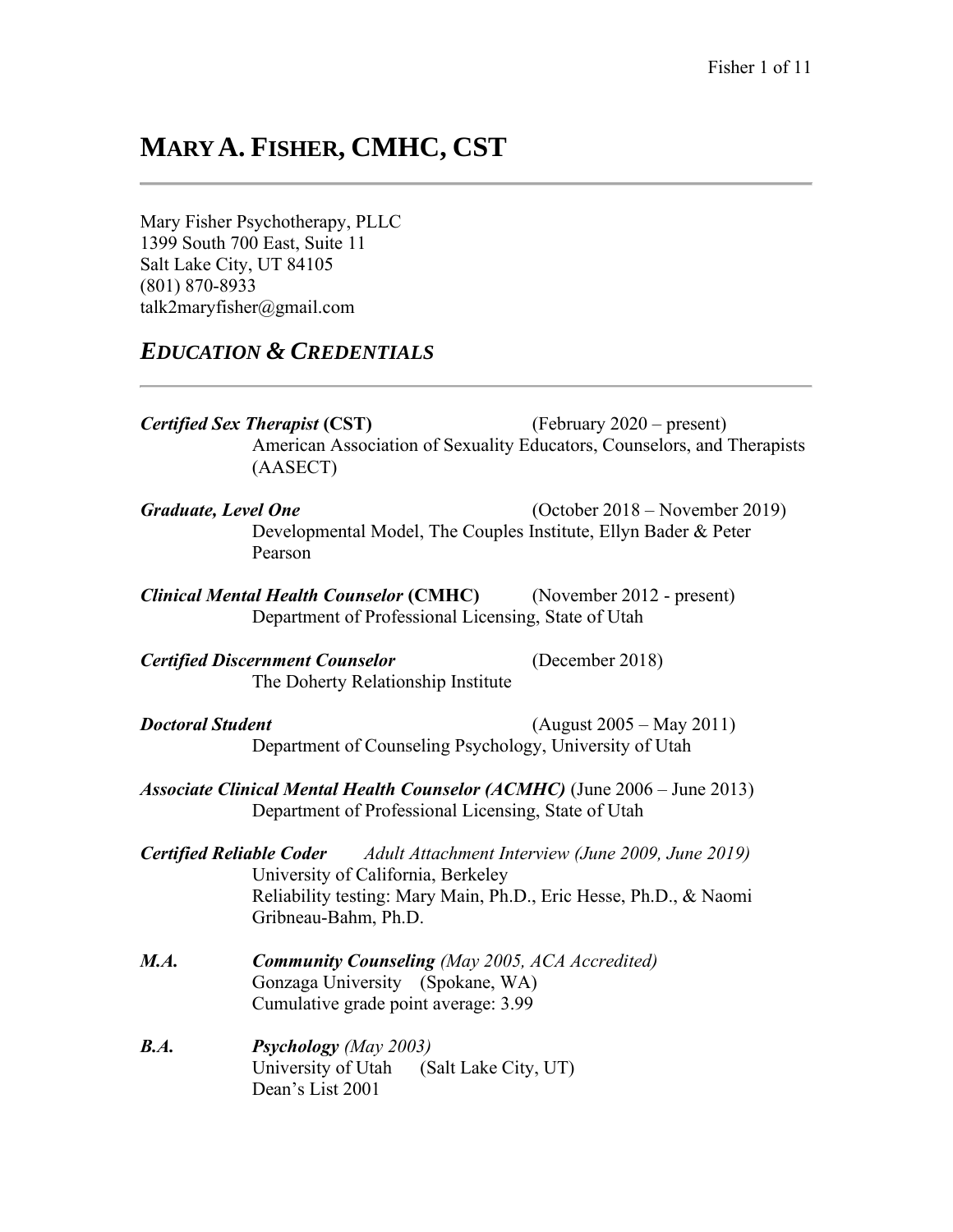## *CLINICAL EXPERIENCE*

### *Private Practice* (September 2013 – present)

• Psychotherapy, sex therapy, personality disorders and attachment assessment with individuals, including infant-parent dyads, adolescents, adults, and geriatrics. Focus on long-term treatment of individuals with personality disorders, treatment refractory cases, gender-diverse individuals, and sexual issues. Couples' work includes sex therapy, and Discernment Counseling, for couples who are ambivalent about a direction for their relationship.

*Psychotherapist* (November 2012 – September 2013)

Center for Human Potential

• Psychotherapy, assessment, EAP with children, adolescents, adults couples, individuals), geriatrics, skilled nursing facilities.

## *SUPERVISORY EXPERIENCE*

Interpersonal Reconstructive Therapy (IRT) Peer Consultation (Present)

• Peer consultation group to discuss IRT cases. Meets approximately every six weeks. Facilitated by Dr. Ken Critchfield, Ph.D.

Peer Consultation Group (December 2016 to Present)

• Founded peer consultation group with psychodynamic base and eclectic practitioners. Meets biweekly.

Substitute Supervisor (2014)

• Supervised a Clinical Mental Health Counseling master's student while her formal supervisor was unavailable. Two sessions.

## *PUBLICATIONS*

- Fisher, M. (2018). Mary Ainsworth. In *Encyclopedia of Couple and Family Therapy,* New York City, NY: Springer.
- Fisher, M. & Fisher, A. (2017). Sexual Dysfunctions in Couple and Family Therapy. In *Encyclopedia of Couple and Family Therapy,* New York City, NY: Springer.
- Fisher, M. (2017). Adult Attachment Interview. In *Encyclopedia of Couple and Family Therapy,* New York City, NY: Springer.
- Fisher, M. (2017). John Bowlby. In *Encyclopedia of Couple and Family Therapy,* New York City, NY: Springer.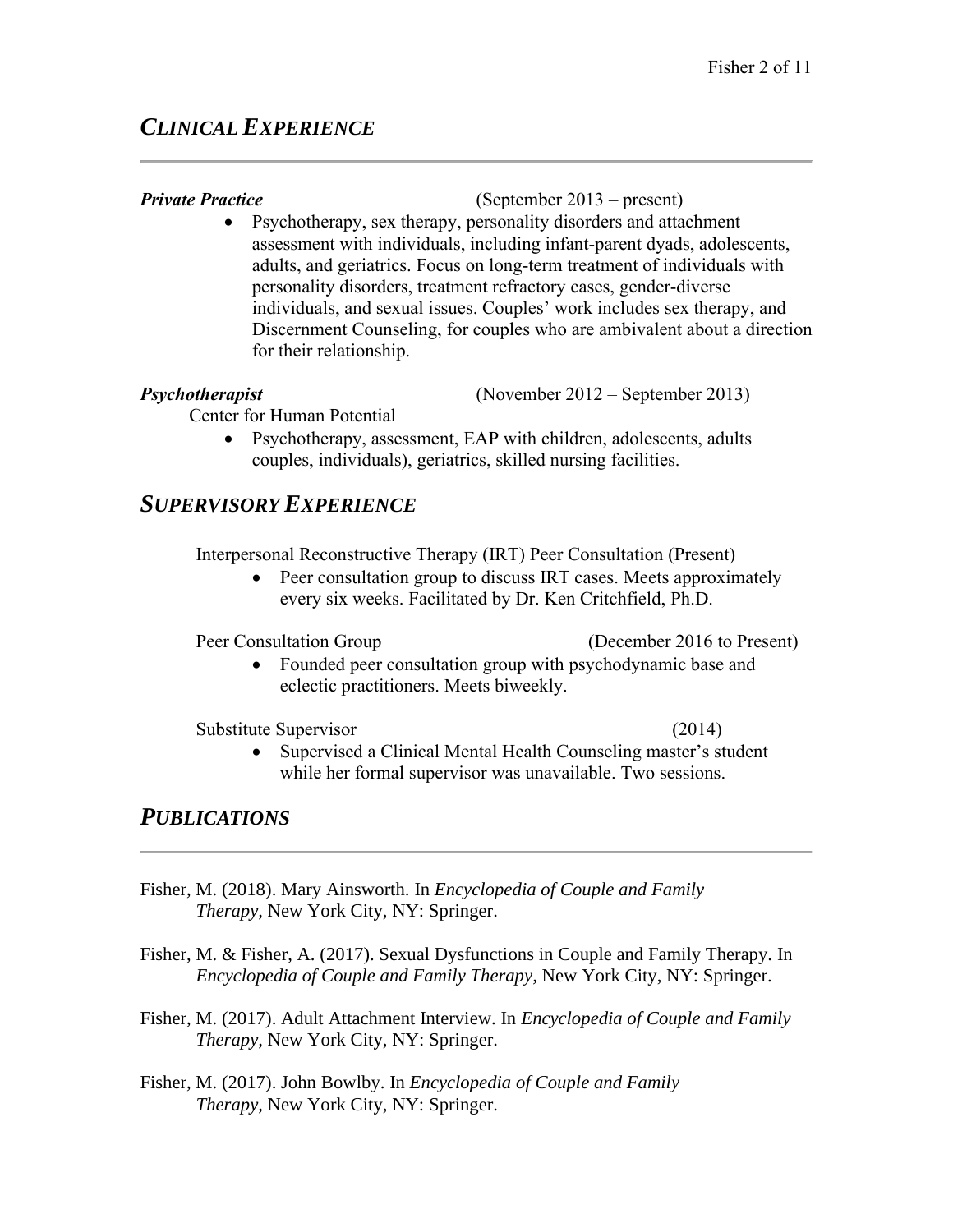- Fisher, A. & Fisher, M. (2017). Alfred Kinsey. In *Encyclopedia of Couple and Family Therapy,* New York City, NY: Springer.
- Fisher, A. & Fisher, M. (2013). Sharing vulnerability after a change in beliefs. Sunstone, March, 170, 14-17.
- Fisher, M., Florsheim, & P., Sheetz, J. (2005). That's not *my* problem: Convergence and divergence between self and other identified problems among homeless adolescents. Child and Youth Care Forum, 34, 6, 406-419.

## *SUPERVISED CLINICAL EXPERIENCE*

### *Interpersonal Reconstructive Therapist* (January 2018 – May 2021)

• Practiced Interpersonal Reconstructive Therapy under consultation with Dr. Lorna Smith Benjamin, including didactic discourse, clinical case consultations and clinical role-plays.

Consultant: Lorna Smith Benjamin, Ph.D., ABPP

### *Sex Therapist* **(**June 2016 – October 2019)

• Practiced sex therapy under supervision with adult individuals and couples, for the following concerns (not an exhaustive list) lack of orgasm, difficult orgasm, rapid ejaculation, prolonged ejaculation, erectile anxiety and dysfunction, desire discrepancy, pain during sex, gender and sexual orientation issues, relationship styles, fetishes, alternative sexuality practices, sexual trauma, low desire, asexuality, out of control sexual behavior, etcetera.

Supervisor: Gretchen Fincke, LSCW, CST, CST-S Group supervisor: Doug Braun-Harvey, LMFT, CST, CST-S

*Psychotherapist* (June 2011 – November 2012)

**Center for Human Potential** 

• Psychotherapy and assessment with children, adolescents, adults (couples and individuals), and geriatrics.

Supervisor: C. Brendan Hallett, Psy.D.

### *Graduate Student Therapist* (August 2010 – May 2011)

The Children's Center, Salt Lake City, Utah

- Culturally sensitive psychotherapy and assessment with young children, parents, and families. Training in Trauma-Focused Cognitive Behavioral Therapy (TF-CBT) and Child-Parent Psychotherapy (CPP).
- Clients who have experienced trauma, parent-child relational problems, pervasive developmental disorders, attachment disorder

Supervisor: Douglas Goldsmith, Ph.D.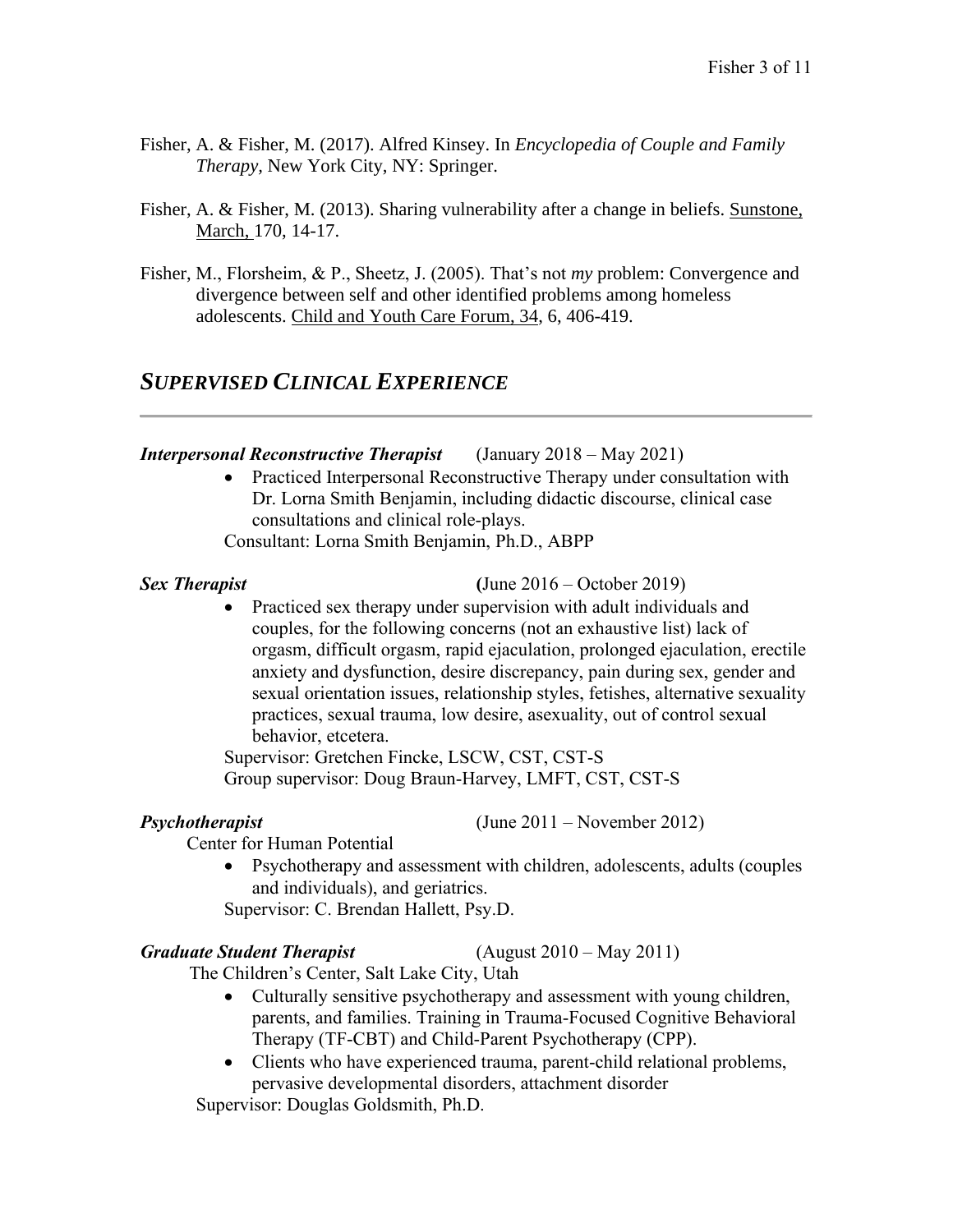### *Graduate Therapist (Spring 2006 – Fall 2008)*

Interpersonal Reconstructive Therapy Clinic, University Neuropsychiatric Institute

- Individual psychotherapy and assessment
- Clients: clients with multiple morbidity, repeated hospitalization, and suicidality

Supervisors: Lorna Smith Benjamin, Ph.D. Ken Critchfield, Ph.D.

### *Therapist & Case Manager (February 2005 – August 2007)*

Young Parenthood Program (YPP), Department of Psychology, University of Utah

• Clinical intake, couples' therapy, referral, family planning, and research support

• Clients: Pregnant and parenting adolescents from diverse backgrounds Supervisor: Lisa Mountain, Ph.D.

### *Therapist (May 2006 – August 2008)*

Adolescent Development Outreach Project (ADOP), Department of Psychology, University of Utah

- Clinical intake, individual psychotherapy
- Clients: Low income adolescents

Supervisors: Paul Florsheim, Ph.D.

Lisa Mountain, Ph.D.

*Practicum Counselor (September 2006 – May 2007)*

University Counseling Center, University of Utah

- Clinical intake, assessment, referral, and individual counseling
- Clients: Students, faculty, and employees of the University of Utah
- Supervisors: Susan Morrow, Ph.D. Carla Reyes, Ph.D.

*Counselor Intern (September 2004 – May 2005)*

Catholic Charities Counseling, Spokane, WA

- Clinical intake, individual, couples', and family counseling
- Clients: Adults diagnosed with psychiatric disorders

Supervisor: Pam Brown, LMFT

## *TEACHING EXPERIENCES*

*Adjunct Professor (June 2006 – May 2009, August 2012 – December 2013)* Department of Psychology, Salt Lake Community College Courses: General Psychology (Psychology 1010), Human Growth and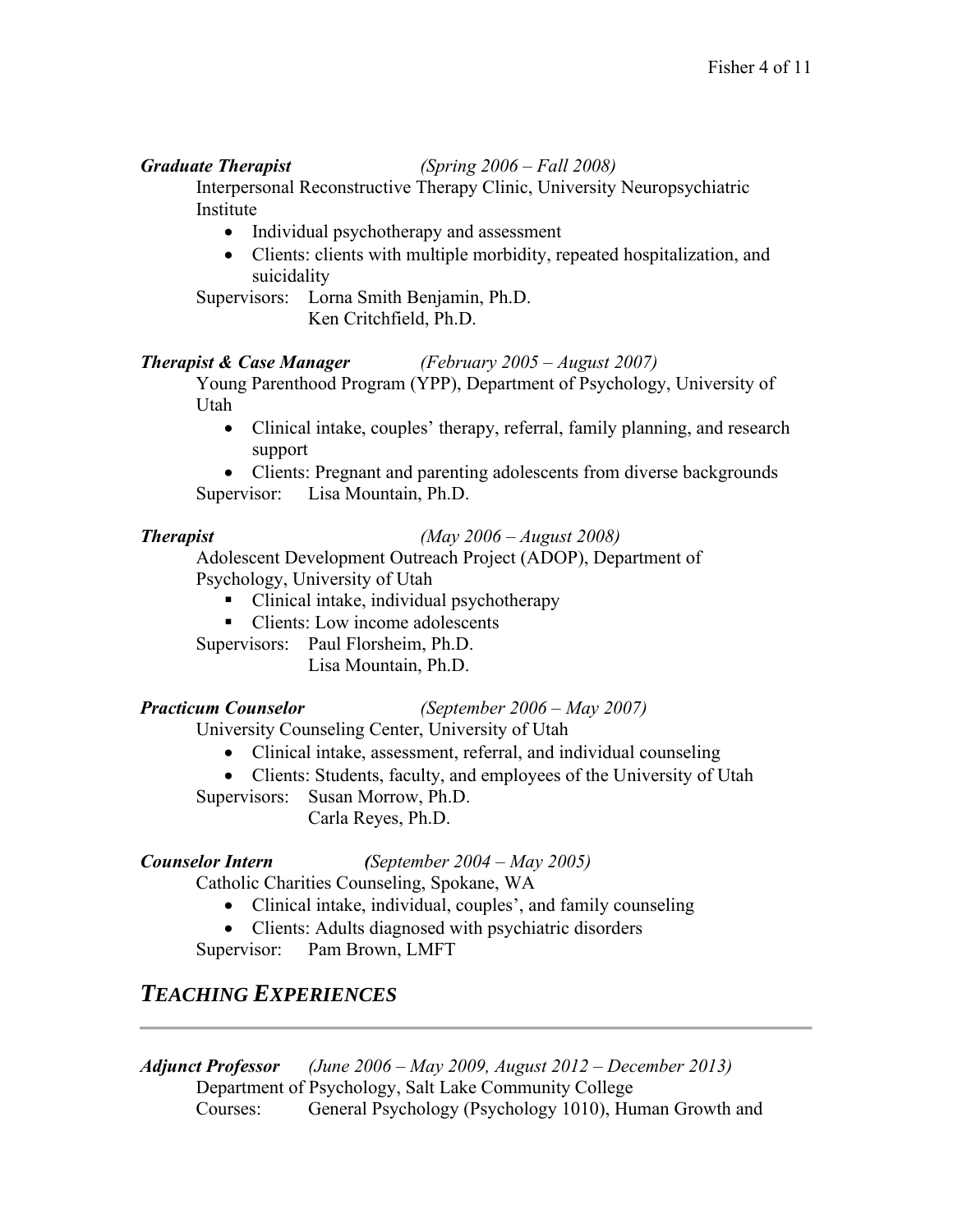Development (Psychology 1100)

• Full responsibilities: administration of lectures, grading assignments, assignment of course grades

Supervisor: Larry Christensen

*Adjunct Professor (January 2011 – May 2011)*

Department of Psychology, Westminster College

Courses: Methods of Counseling (PSY 405)

Lifespan Developmental Psychology (PSY 303)

• Full responsibilities: administration of lectures, developing class material & curricula, grading assignments, assignment of course grades. Supervisor: Colleen Sandor, Ph.D.

### *Teaching Assistant (August 2008 – May 2010)*

Department of Psychology, University of Utah

Course: Introductory Psychology (Psychology 1010)

• Assisting professor and guest lecturers with audio-visual matters, answering student questions, proofing exams, and responsibility for two lectures

Supervisor: Sean Meegan, Ph.D.

### *College Success Instructor (August 2005-May 2007)*

Department of Educational Psychology, University of Utah

Course: Strategies for College Success (Educational Psychology 2600)

• Full responsibilities: administration of lectures, grading assignments, assignment of course grades

Supervisor: Tina Hatch

## *PRESENTATIONS*

- Fisher, M. (2020). BDSM and the couch: Psychotherapy with kinky patients. Synchronous webinar. Mary Fisher Psychotherapy, PLLC.
- Fisher, M. (2016, 2019). Competency with kink/BDSM in clinical work. Presented in SW 6621-091, Human Sexuality, Department of Social Work, University of Utah. Instructor: Kristin Hodson, LCSW.
- Fisher, M. (2019). Gaining clinical competency in Sex Across the Rainbow. Presented at Sex Across the Rainbow, The LGBTQ-Affirmative Therapists Guild, biannual ethics conference, Salt Lake City, Utah.
- Fisher, M. (April, 2019). Sexual health conversations in psychotherapy. Presented at the LGBTQ-Affirmative Therapists Guild, biannual ethics conference, Salt Lake City, Utah.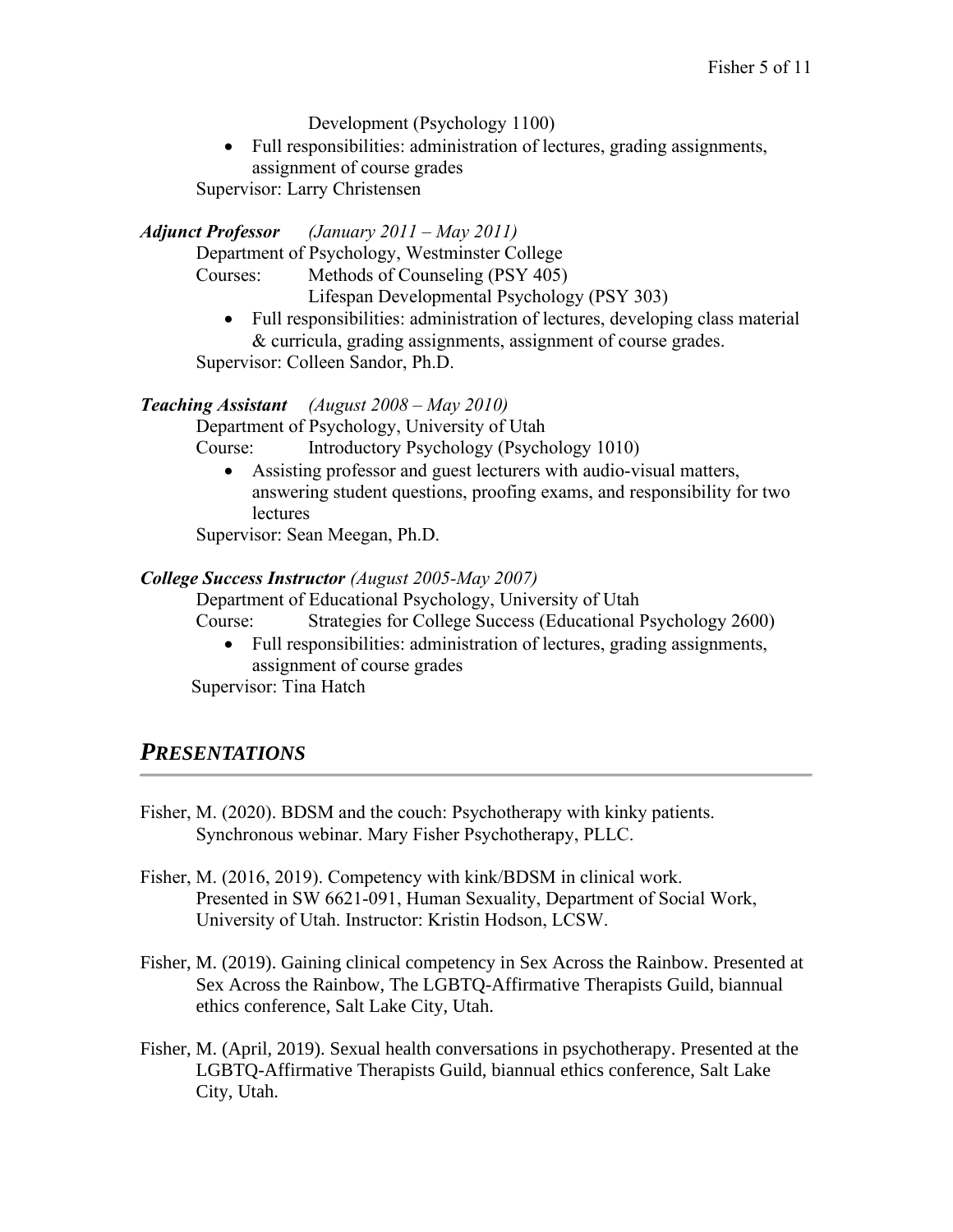- Helfer Parker, N. & Fisher, M. (2018). Ask A Queer Sex Therapist. Presented at Affirmations, Salt Lake City, Utah.
- Fisher, M. (November, 2017). Sexual dichotomies: Is sex pleasure or danger? Presented in Philosophy of Love and Sex, Department of Philosophy, Westminster College. Instructor: Kara Barnette, Ph.D.
- Fisher, M. (2017). Weathering developmental storms & nurturing connection with mixed faith couples. Presented at Women in Private Practice, Salt Lake City, Utah.
- Fisher, M. (October, 2016). Becoming a Sex Therapist. Presented in Human Sexuality, Department of Psychology, University of Utah. Instructor: Molly Butterworth, Ph.D.
- Fisher, M. (2016). Treating polyamorous and consensually non-monogamous patients. Presented at the Association for Women in Psychology inservice, Salt Lake City, UT.
- Fisher, M. (2016). Ethics and competence in treating "kinky" patients. Presented at the American Association for Sexuality Educators, Counselors, and Therapists, Meet & Greet, Utah chapter, Salt Lake City, Utah.
- Fisher, A. & Fisher, M. (2016, April). Attachment and quality of life among consensually non-monogamous individuals. Presented at the Society for Sex Therapy and Research, Chicago, Illinois.
- Fisher, M. & Fehlberg, A. (2016, March). Mixed orientation marriage: Clinical and ethical challenges. Presented at the LGBTQ-Affirmative Therapists Guild, Salt Lake City, Utah.
- Fisher, M. (2016, February). Treating polyamorous and consensually non-monogamous patients. Presented at Women in Private Practice, Salt Lake City, Utah.
- Fisher, A. & Fisher, M. (2015, August). The other poly: Navigating consensual nonmonogamy. Sunstone Symposium, Salt Lake City, Utah.
- Fehlberg, A., Fisher, M. (2015, March). Why Stay? Gay Individuals in Heterosexual Relationships, presented at Generations, Salt Lake City, Utah.
- Fisher, M. (2014, May). Emotionally Focused Therapy for Same-Sex Couples. Presented at LGBTQ-Affirmative Therapists Guild, Salt Lake City, Utah.
- Fisher, A. & Fisher, M. (2012, July). When One Spouse Experiences a Change in Beliefs: Strengthening Your Marriage through Shared Vulnerability. Presented at the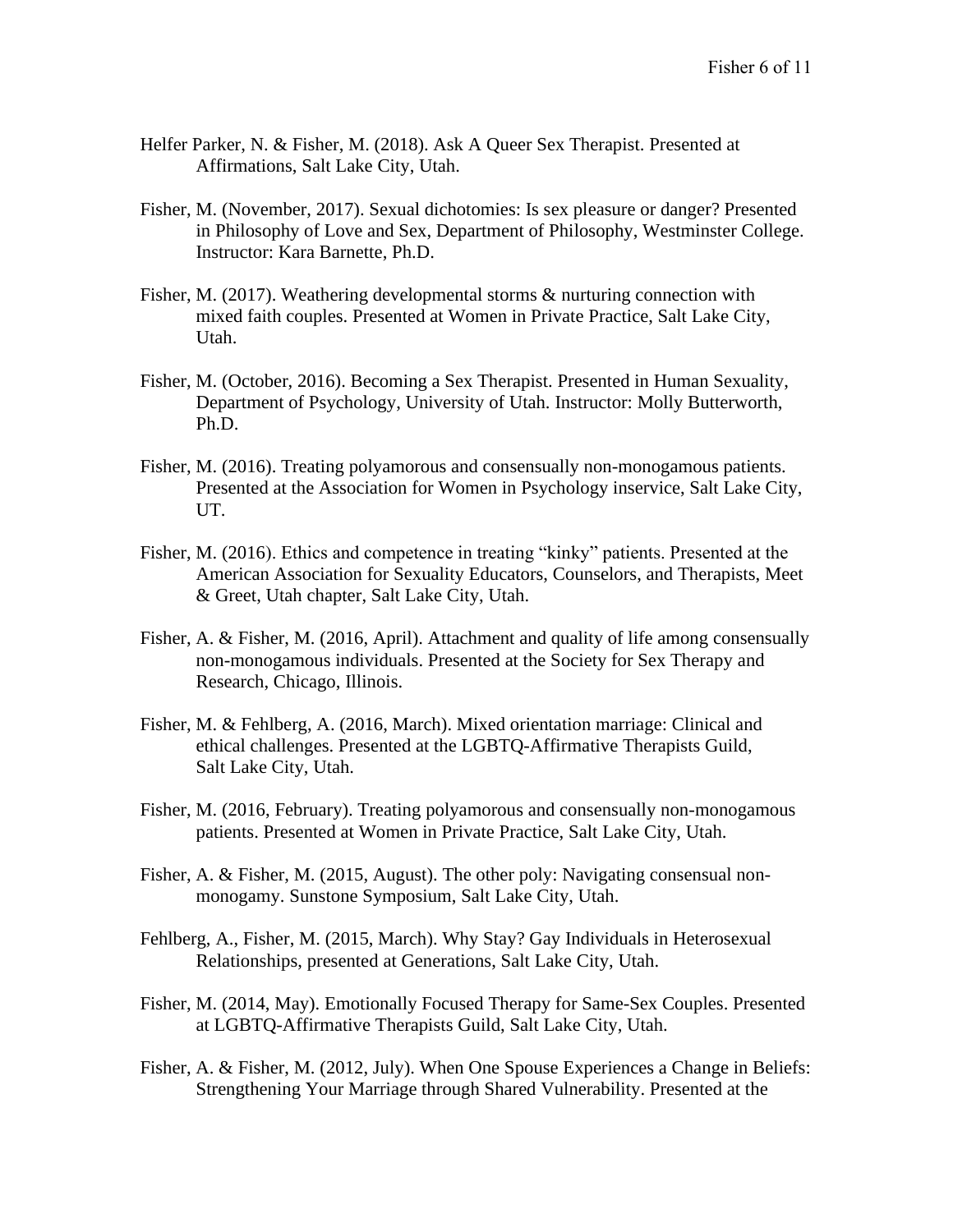Sunstone Symposium, Salt Lake City, Utah.

- Bennett, E., & Fisher, M. (2005, April). Hardiness and depression: Implications for counselors. Presented at the Annual Convention of the American Counseling Association, Atlanta, Georgia.
- Fisher, M. & Bennett, E. (2004, October). Hardiness and depression: Implications for counselors. Presented at the Annual Convention of the Washington Counseling Association, Spokane, Washington.
- Minchala, V., Bennett, E., & Fisher, M. (2004, October). Counseling and domestic violence in same-sex relationships. Presented at the Annual Convention of the Washington Counseling Association, Spokane, Washington.
- Fisher, M., Florsheim, P., Sheetz, J., Burkett, M., McAllister, M., & Wood, M. (2002, March). Coping and Help-Seeking Behaviors among Homeless Youth. Poster session presented at the annual meeting of the Rocky Mountain Psychological Association, Utah.

## *OTHER PROFESSIONAL SERVICE*

### *Research Assistant (February 2006 – August 2008)*

Young Parenthood Program (YPP), Department of Psychology, University of Utah

- SASB coding of young parent video interactions
- Wrote the sexual health/family planning module for the manual
- Clients: Pregnant and parenting adolescents from diverse backgrounds Supervisor: Paul Florsheim, Ph.D.

### *Research Assistant (May 2006 – May 2007)*

Department of Social Work, University of Utah, Salt Lake City, UT

- Adult Attachment Interviews with adolescent refugees
- Recruitment of participants
- Clinical referrals

Supervisor: Joanna Bettman, Ph.D.

### *Crisis Telephonist (February 2004 – April 2005)*

Spokane Mental Health, Spokane, WA

- Telephone triage with suicidal, homicidal, mentally ill, and distraught individuals
- Referrals for local and statewide assistance.

Supervisor: Nancy Linerud, M.S.W.

### *Graduate Assistant (September 2003 – May 2005)*

Department of Counselor Education, Gonzaga University, Spokane, WA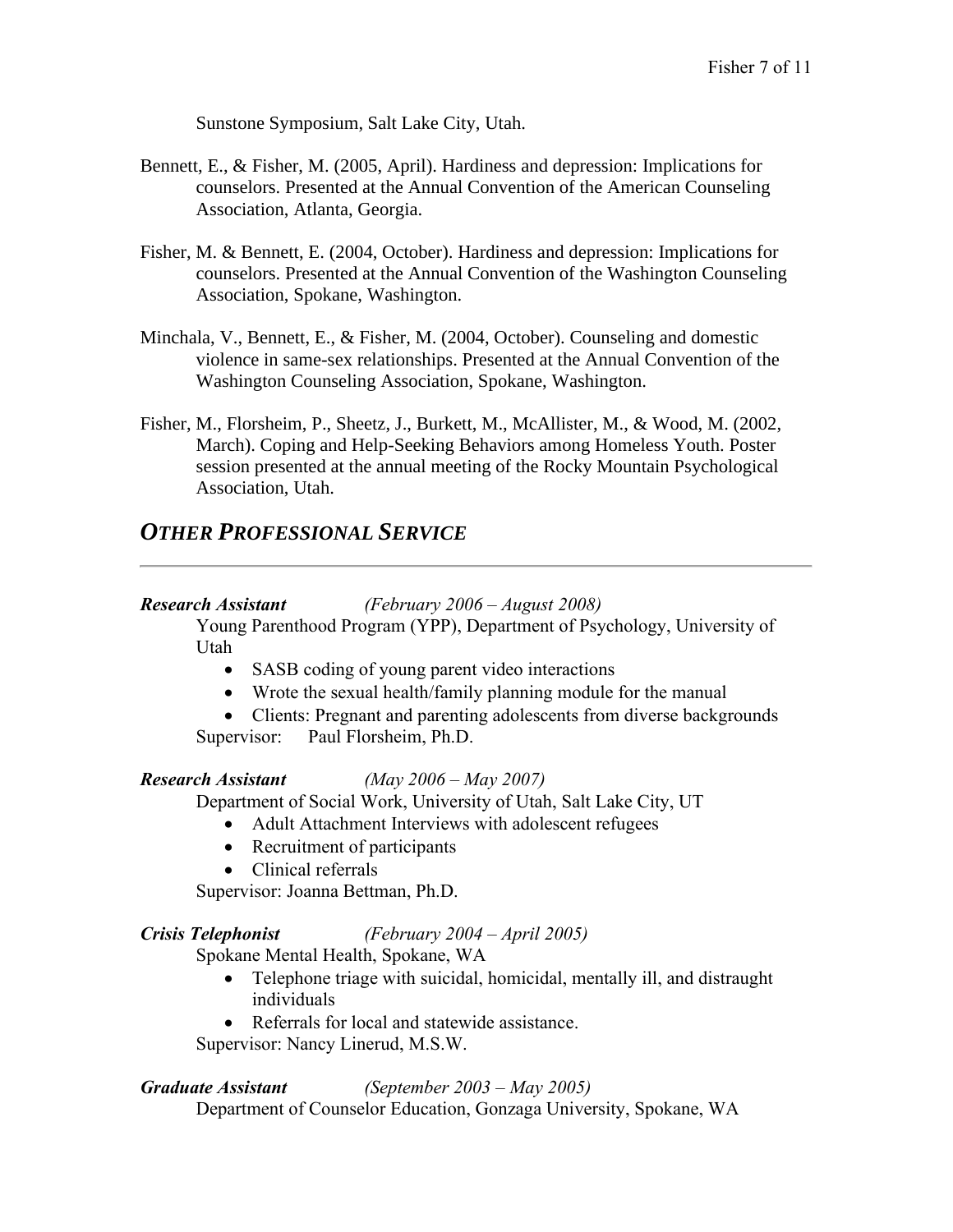• Assist accreditation preparation, manage program libraries and AV equipment, assist students and adjunct faculty. Supervisor: Paul Hastings, Ph.D.

### *Research Assistant* (August 2000 – May 2002)

Department of Psychology, University of Utah, Salt Lake City, UT

- Managed undergraduate research assistants
- Transcription
- Supervisor: Paul Florsheim, Ph.D.

### *Clinical Intern (August 1999 – January 2001)*

Utah AIDS Foundation, Salt Lake City, UT

- Co-facilitator, support group for women with HIV/AIDS
- HIV test counseling, safer sex counseling, interim supervisor for HIV test site
- Supervised volunteer client support program

Supervisor: Doug Brunker, LCSW

### *Hotline Crisis Counselor (April 1998 – May 2000)*

Rape Recovery Center, Salt Lake City, UT

- Crisis telephone counseling to victims of sexual assault
- Referrals
- Supervisor: Amy Alleman

*Midwife and Doula (January 1994 – August 2000)*

Private practice, Salt Lake City, UT

- Prenatal, perinatal, postpartum care for low-risk cases
- Childbirth coaching, support, and advocacy
- Postpartum support

## *OTHER TRAINING*

*WPATH GEI Advanced Mental Health Course* (December 6 & 13, 2020) 8 hours of material, featuring person of the therapist, co-occurring issues, intersectionality and POC, telehealth, and complex cases.

- *Mountain West Transgender Health Conference* (September 2020) University of Utah Transgender Health Program, 5 CEUs
- *WPATH GEI Foundations Course* (May 2020 to July 2020) 15 hours of case consultations and foundational didactics.
- *Developmental Model, Level 1* (November 2018 to present) Ellyn Bader, Ph.D., The Couples Institute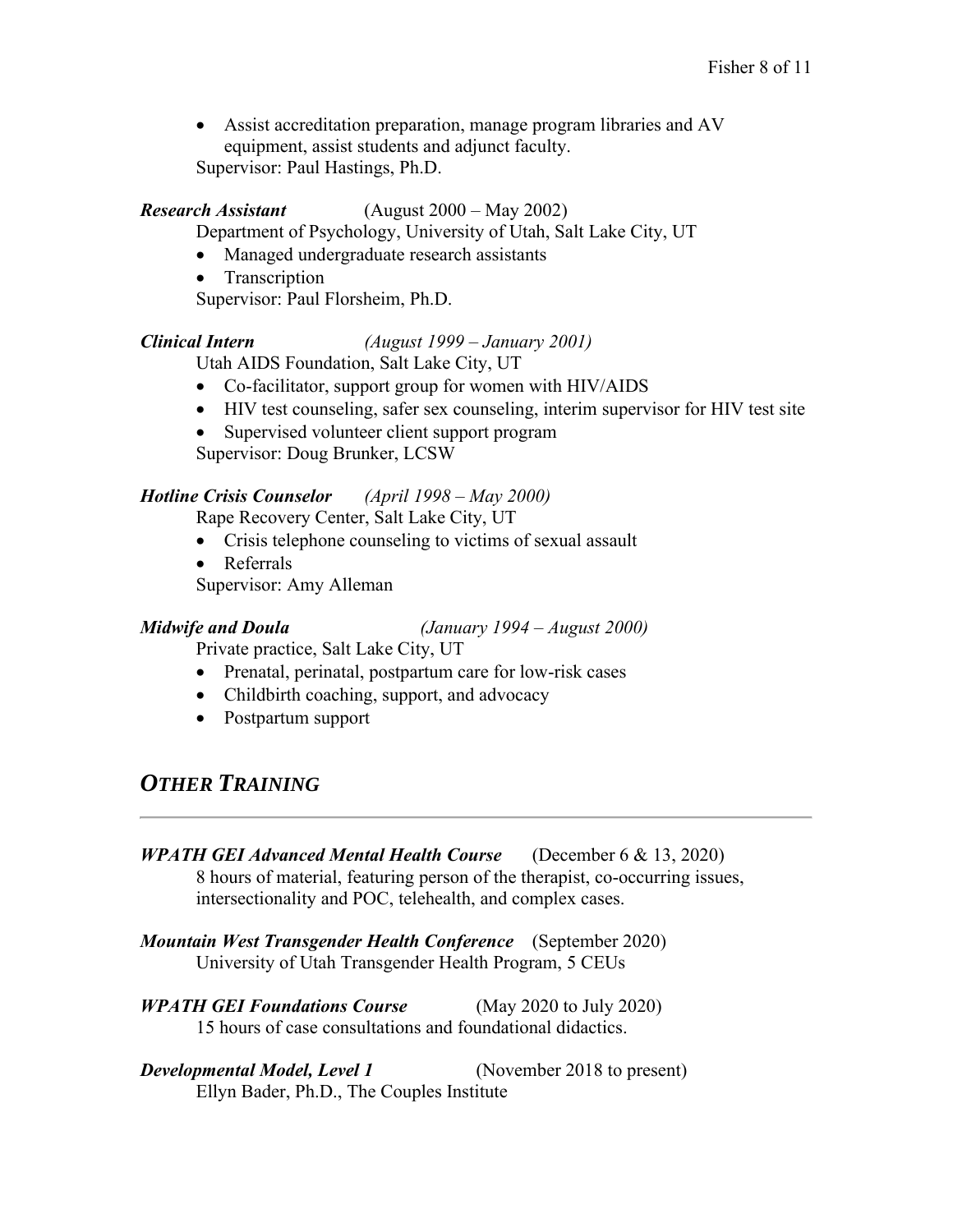- *Adult Attachment Interview Institute* (June 17-28, 2019) Mary Main, Ph.D., Eric Hesse, Ph.D., & Naomi Gribneau-Bahm, Ph.D. University of California, Berkeley
- *Experiential learning to effectively work with highly comorbid, personality-disordered individuals* (April 2019). Lorna Smith Benjamin, Ph.D. Generations, ESI Management Group, Salt Lake City, UT.
- *Out of Control Sexual Behavior Treatment Interventions Part I (June 2017). Douglas* Braun Harvey & Michael Vigorito, American Association for Sexuality Educators, Counselors and Therapists, Annual Conference, Las Vegas, Nevada
- *Out of Control Sexual Behavior Treatment Interventions Part II* (June 2017). Douglas Braun Harvey & Michael Vigorito, American Association for Sexuality Educators, Counselors and Therapists, Annual Conference, Las Vegas, Nevada
- *Sex Therapy 101* (June 2017). Gretchen Fincke, LCSW & Francie Stone, PsyD, American Association for Sexuality Educators, Counselors and Therapists, Annual Conference, Las Vegas, Nevada
- *Challenging the Sex Addiction Model in Working with Problem Behavior* (April 2016) Lawrence Siegel & Richard Siegel, Mormon Mental Health Association, Salt Lake City, Utah
- *Beyond Porn Addiction: Practical Ways to Approach Porn-Related Problems* (May 2016) David Ley, The Healing Group, Salt Lake City, Utah.
- *Sex Therapy Skills for the Practicing Clinician (April, 2016). Society for Sex Therapy* & Research (SSTAR) Chicago, Illinois.
- *Sexual Attitudes Reassessment (SAR)* (June 2015), Jose Nanin, Ed.D. American Association of Sexuality Educators, Counselors, and Therapists, Minneapolis, MN.
- *Sexual Addictions: Diagnosis and Treatment of Hypersexual Conditions from an Integrative/Analytic Perspective* (December 2014) Chris Kraft, Ph.D., International Psychotherapy Institute, Salt Lake City, UT
- *Emotion Focused Therapy Core Skills 4/4* (November 2012) Scott Woolley, Ph.D., Salt Lake City, UT
- *Emotion Focused Therapy Core Skills 3/4* (August 2012) Rebecca Jorgenson, Ph.D., Salt Lake City, UT

*Emotion Focused Therapy Core Skills 2/4* (June 2012)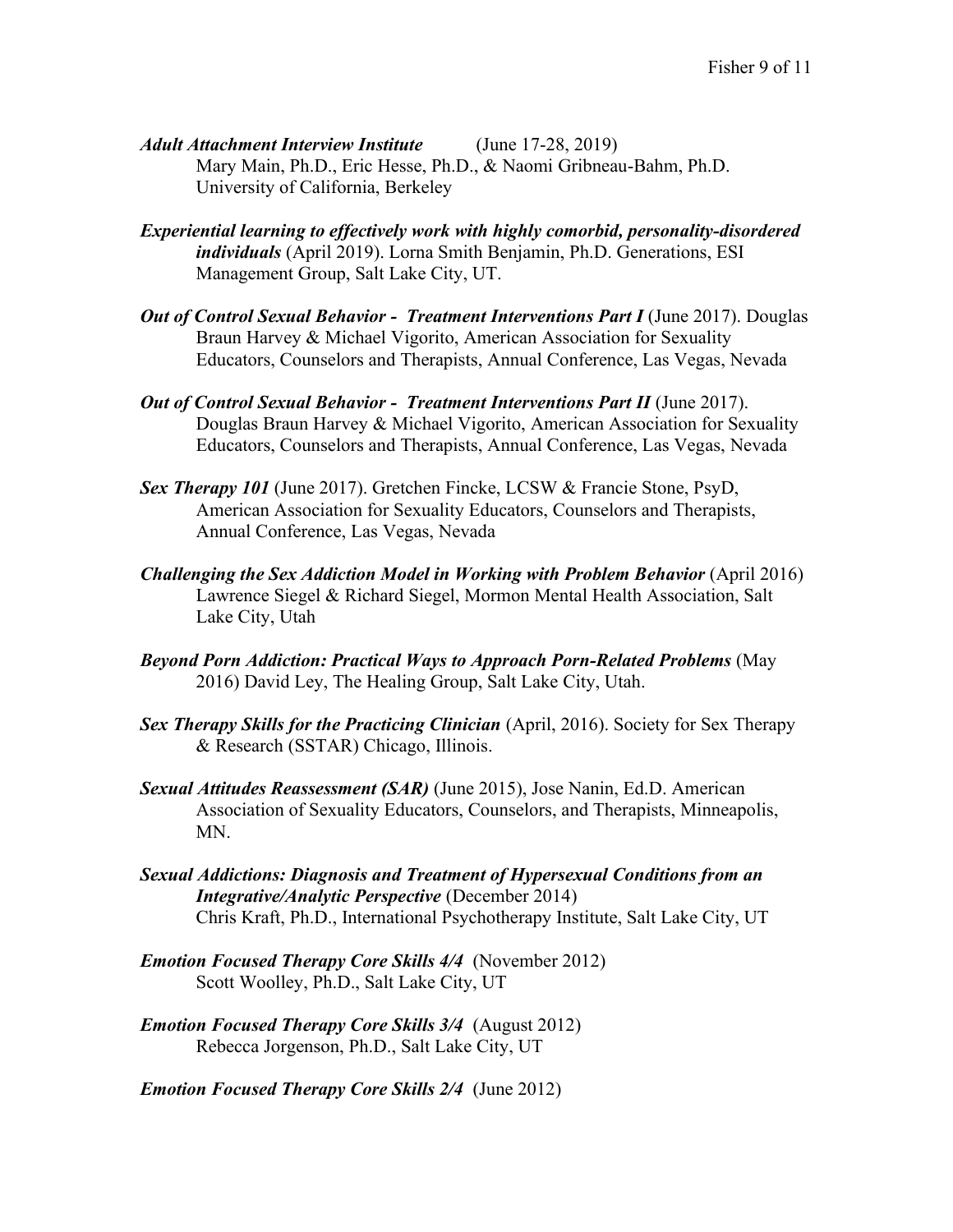Scott Woolley, Ph.D., Salt Lake City, UT

- *Emotion Focused Therapy Core Skills 1/4* (March 2012) Rebecca Jorgenson, Ph.D., Salt Lake City, UT
- *Emotion Focused Therapy Externship (October 2011)* Rebecca Jorgenson, Ph.D. & Scott Woolley, Ph.D. Salt Lake City, UT
- **Psychoanalytic Treatment of Children and Adolescents** (Oct 2007 March 2008) Janine Wanlass, Ph.D., International Psychotherapy Institute: Salt Lake City, UT
- *Adult Attachment Interview Institute (February 2007)* Sonja Gojman de Milan, Ph.D., San Diego, California
- *Strange Situation Coding Training (June 2004)*  Alan Sroufe, Ph.D., University of Minnesota
- *Marital Therapy: A Research Based Approach (March 2004)* John Gottman, Ph.D., The Gottman Institute, Seattle, WA

## *CONFERENCES ATTENDED*

### *LGBTQ-Affirmative Therapist Guild* (2019)

"Sex Across the Rainbow: Increasing clinical competency in sexual health discussions with clients," with Mary Fisher, CMHC, Jordan Rullo, Ph.D., Kara Posner, CMHC, Braxton Dutson, LCSW, & Nicole Miholopoulous, MD.

- *Southwest Sexual Health Alliance* (2018) Denver, CO – Science of Fantasy, Justin Lehmiller, PhD
- *American Association of Sexuality Educators, Counselors, and Therapists* (2018) Denver, CO.
- *American Association of Sexuality Educators, Counselors, and Therapists* (2017) Las Vegas, NV
- *Bridging the Gap* (2011) The Children's Center – Attachment theory in research and clinical work
- *Adult Attachment Interview in Clinical Context (March 2008)* UCLA Lifespan Learning